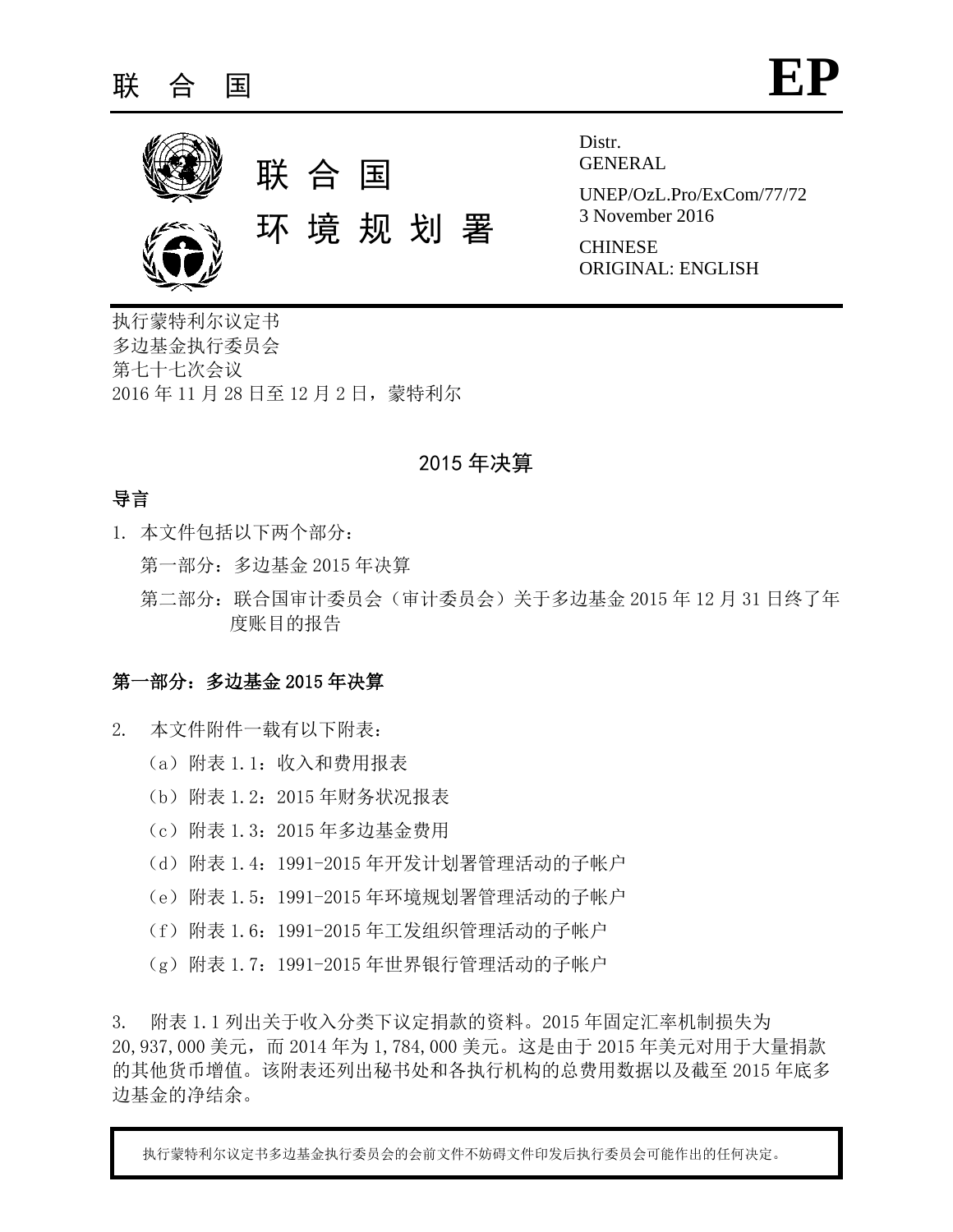4. 附表 1.2 列出应收自愿认捐的状况。应收自愿认捐 11,427,124 美元(应收自愿认捐 总额 188,082,048 美元,根据国际公共部门会计准则扣除可疑账款备抵 176,654,924 美 元)。该附表还列出存入的期票,总额 10,220,000 美元,分列为短期期票(8,787,000 美元)和长期期票(1,433,000 美元)。

5. 附表 1.3 列出第 72/43(c)号决定核准的秘书处 2015 年预算的实际费用。虽然未用 余额为 1,879,353 美元, 但 2015 年支出的 402,099 美元没有记为 2015 年的费用;因此第 七十七次会议时向多边基金返还 1,477,253 美元,其中 1,449,117 美元来自秘书处预算, 28,136 美元来自监测和评价预算。此外还有 25,934 美元 (P4 和 P5 的成本差异), 将于 2016 年从财务管理收费中退还。

6. 附表 1.4 至 1.7 载有截至 2016 年 9 月底各执行机构提交财务主任的决算。由于各执 行机构的决算是在环境规划署 2015 年结账后提交的,所以只有执行机构在 2016 年 1 月提 交的临时帐目记入环境规划署的决算。表 1 列出各执行机构 2015 年总收支临时和决算账 目之间的差异,应记入 2016 年账目。

| XX 1.<br>2010 平心以入順的 仲伏弁씨日之門的左开 \犬儿ノ |                  |                  |             |  |  |  |  |
|--------------------------------------|------------------|------------------|-------------|--|--|--|--|
| 机构                                   | 临时               | 决算               | 差异          |  |  |  |  |
| 收入                                   |                  |                  |             |  |  |  |  |
| 开发计划署                                | 809, 130, 012    | 809, 235, 358    | 105, 346    |  |  |  |  |
| 环境规划署                                | 284, 585, 939    | 285, 596, 881    | 1,010,942   |  |  |  |  |
| 工发组织                                 | 835, 559, 624    | 835, 506, 101    | (53, 523)   |  |  |  |  |
| 世界银行                                 | 1, 216, 699, 888 | 1, 216, 699, 888 | 0           |  |  |  |  |
| 总收入                                  | 3, 145, 975, 463 | 3, 147, 038, 228 | 1,062,765   |  |  |  |  |
| 费用                                   |                  |                  |             |  |  |  |  |
| 开发计划署                                | 736, 303, 454    | 737, 061, 417    | 757, 963    |  |  |  |  |
| 环境规划署                                | 238, 749, 671    | 241, 413, 946*   | 2, 664, 275 |  |  |  |  |
| 工发组织                                 | 725, 074, 682    | 725, 575, 061    | 500, 379    |  |  |  |  |
| 世界银行                                 | 1, 152, 079, 747 | 1, 152, 079, 747 | $\Omega$    |  |  |  |  |
| 总费用                                  | 2, 852, 207, 554 | 2, 856, 130, 171 | 3, 922, 617 |  |  |  |  |

0015 年首版大张府和准管账目之间的关导(美宗)

\*包括根据第 75/70(c)号决定作出的 30,843,315 美元的调整。该决定授权财务主任在 2015 年帐目中重报 2014 年的 支出结余,以使工发组织 2014 年的帐目符合公共部门会计准则的报告要求。

### 第二部分:审计委员会关于多边基金 2015 年 12 月 31 日终了年度账目的报告

7. 审计委员会关于多边基金 2015 年 12 月 31 日终了年度账目的报告已定稿并提交环境 规划署执行主任<sup>1</sup>。报告列有一个章节,讨论多边基金帐目中长期拖欠的摊款问题。报告 提到以往几年环境规划署在几次会议上提请执行委员会注意的关于核销的审计建议。虽然 执行委员会同意遵守联合国公共部门会计准则政策2,包括可疑账户准备金,但执行委员 会不批准核销缔约方应尽的任何义务。因此,所有应收款都应予保留,并通过执行委员会 讨论和谈判来收缴。

 $\overline{\phantom{a}}$ 

<sup>&</sup>lt;sup>1</sup> <http://www.un.org/en/auditors/board/auditors-reports.shtml>.

 $^2$ 联合国公共部门会计准则政策 18.4.3 (j)规定,核销的决定由管理阶层审议,涉及会员国的摊款或自愿捐款 时, 酌情由大会或行政机构审议。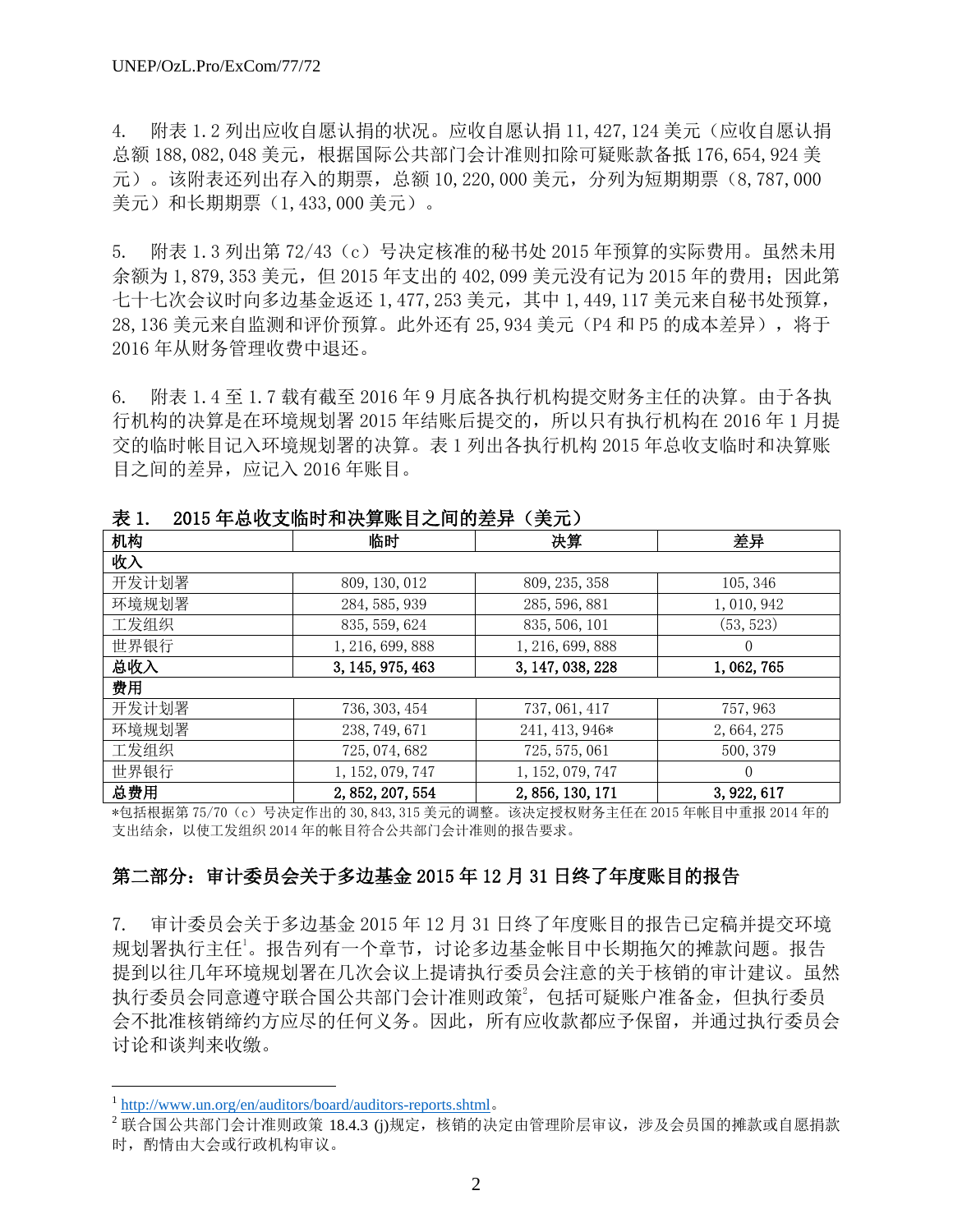8. 尽管向审计委员会作出解释,说明执行委员会已作出决定不核销长期拖欠的应收摊 款3,但是审计委员会重申"鉴于 2010 年以来拖欠的应收账款可能无法收回,管理当局应 寻求执行委员会对此问题的立场,并在财务报表中适当披露"。因此财务主任提出一项建 议,类似以前就此事项作出的决定,供执行委员会考虑。

### 建议

 $\overline{\phantom{a}}$ 

- 9. 执行委员会不妨:
	- (a) 注意到:
		- (一) UNEP/OzL.Pro/ExCom/77/72 号文件所载根据国际公共部门会计准则编制的 多边基金截至 2015 年 12 月 31 日的最后财务报表;
		- (二) 审计委员会提交环境规划署的关于 2015 年 12 月 31 日终了年度的报告;
		- (三) 审计委员会请环境规划署将长期拖欠摊款一事提请执行委员会审议或核销 的意见和建议,以及随后环境规划署考虑秘书处对此事的意见后作出的回 应:
	- (b) 请财务主任将 UNEP/OzL.Pro/ExCom/77/72 号文件表 1 所示各执行机构 2015 年 临时财务报表和 2015 年最后财务报表之间的差异记入多边基金 2016 年账目;
	- (c) 请执行委员会向蒙特利尔议定书缔约方第二十九次会议报告审计委员会关于 "环境规划署再次将此事提请多边基金执行委员会审议或核销"的意见和建议 。

<sup>3</sup> 针对审计委员会意见,秘书处和财务主任共同拟定了全面解释,于 2016 年 7 月 1 日提交环境规划署。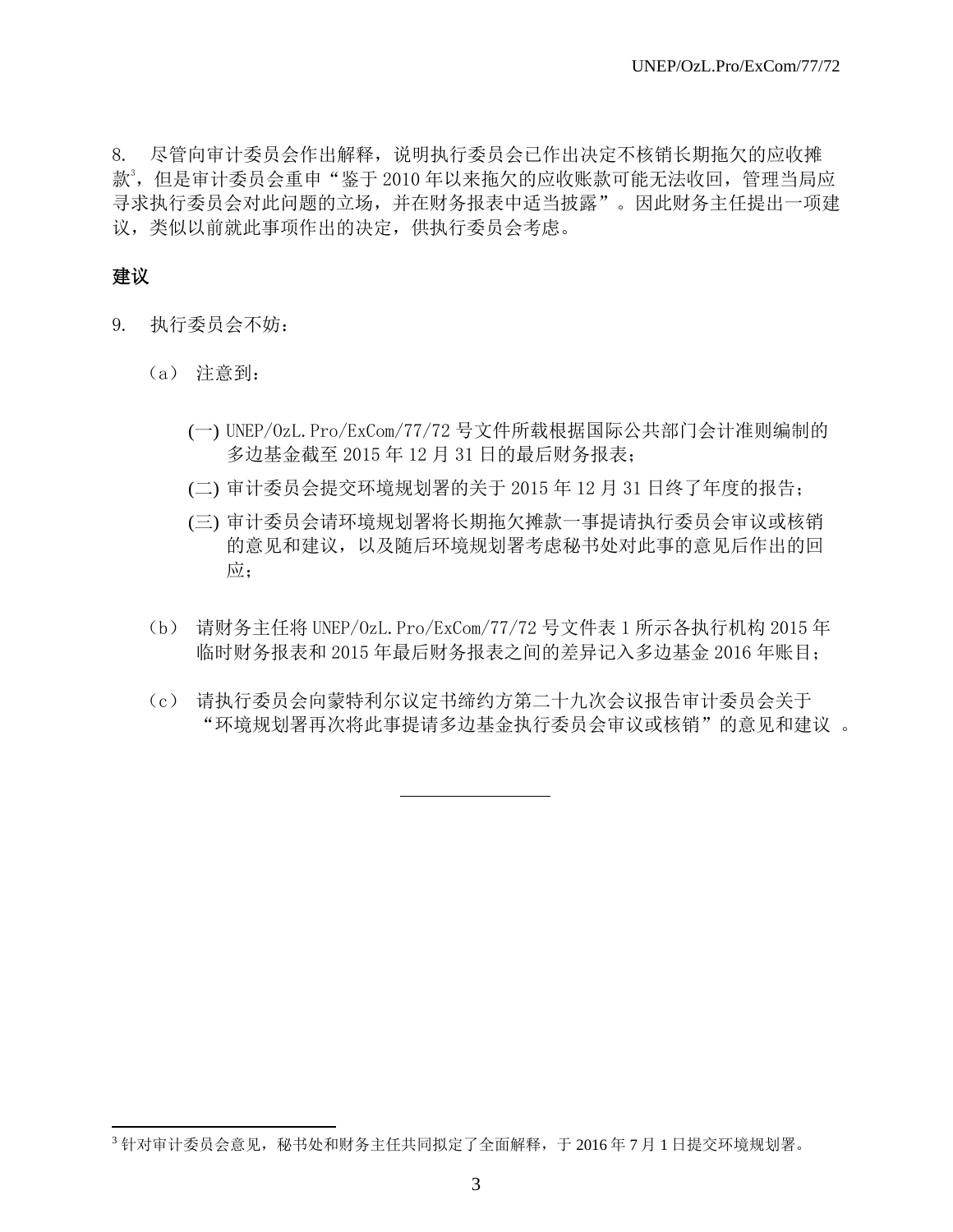| MULTILATERAL FUND FOR THE IMPLEMENTATION OF THE MONTREAL PROTOCOL | SUHEDULE 1.1                         |                                                                 |                |
|-------------------------------------------------------------------|--------------------------------------|-----------------------------------------------------------------|----------------|
|                                                                   |                                      | 2015 STATEMENT OF REVENUE AND EXPENSES (in US\$) <sup>(1)</sup> |                |
|                                                                   | (Thousands of United States dollars) |                                                                 |                |
| <b>INCOME</b>                                                     | 2015                                 | 2014                                                            | 1991-2015      |
| Agreed contributions <sup>(2)</sup>                               | 146,644                              | 133,273                                                         | 3,237,169      |
| Interest income                                                   | 1,694                                | 1,949                                                           | 215,995        |
| Exchange $gain/(loss)^{(3)}$                                      | (20, 937)                            | (1,784)                                                         | (2,268)        |
| Miscellaneous income                                              |                                      | 21                                                              | 31,289         |
| TOTAL INCOME                                                      | 127,403                              | 133,459                                                         | 3,482,185      |
| <b>EXPENDITURE</b>                                                |                                      |                                                                 |                |
| UNEP Managed Activities <sup>(4)</sup>                            | 9,009                                | 14,939                                                          | 240,121        |
| UNDP Managed Activities <sup>(4)</sup>                            | 36,059                               | 35,342                                                          | 735,832        |
| UNIDO Managed Activities <sup>(4)</sup>                           | 23,190                               | 44,555                                                          | 756,900        |
| World Bank Managed Activities <sup>(4)</sup>                      | 47,883                               | 47,065                                                          | 1,152,190      |
| Secretariat                                                       | 5,196                                | 5,717                                                           | 109,756        |
| Increase on bad debt provision                                    | 2,097                                | (3,645)                                                         | (1,548)        |
| Exchange loss on outstanding promissory notes <sup>(5)</sup>      | 1,417                                | 3,650                                                           | 5,067          |
| <b>TOTAL EXPENDITURE</b>                                          | 124,851                              | 147,623                                                         | 2,998,318      |
| Excess of income over expenditure                                 | 2,552                                | (14, 164)                                                       | 483,867        |
| Prior period adjustments                                          | 30,717                               | (3,986)                                                         | (146, 179)     |
| Net excess of income over expenditure                             | 33,269                               | (18, 150)                                                       | 337,688        |
| Fund balance, beginning of period                                 | 304,419                              | 322,569                                                         | $\overline{0}$ |
| Fund balance, end of period                                       | 337,688                              | 304,419                                                         | 337,688        |

(1) During the 2010-2011 financial period, the Fund changed its accounting policy to start recording a provision for doubtful accounts receivable amounting to 100 per cent of all outstanding receivable over four years old and other specific receivables considered uncollectible. Previously there was no provision for doubtful accounts being made. UNEP believes that this policy results in a more transparent treatment of uncollectible accounts.

 $^{(2)}$  Agreed contributions includes: US \$1.023 million voluntary contribution (cost differential) from the Government of Canada.

(3) The Exchange loss for 2015 is in respect of the realized FERM loss.

<sup>(4)</sup> In order to allow UNEP to comply with the requirement to issue the financial statements by 31 March of the following year, the Treasurer with the approval of the Executive Committee has adopted the practice of recording UNDP, UNIDO and World Bank unaudited expenditure submitted. There is however, an agreement that the implementing agencies will provide audited expenditures immediately they become available but not later 30 September of the following year.

<sup>(5)</sup> This loss is unrealized and recognized because of IPSAS requirements otherwise, it will be realized as FERM loss when PN are encashed.

# $SCIIENH E 1.1$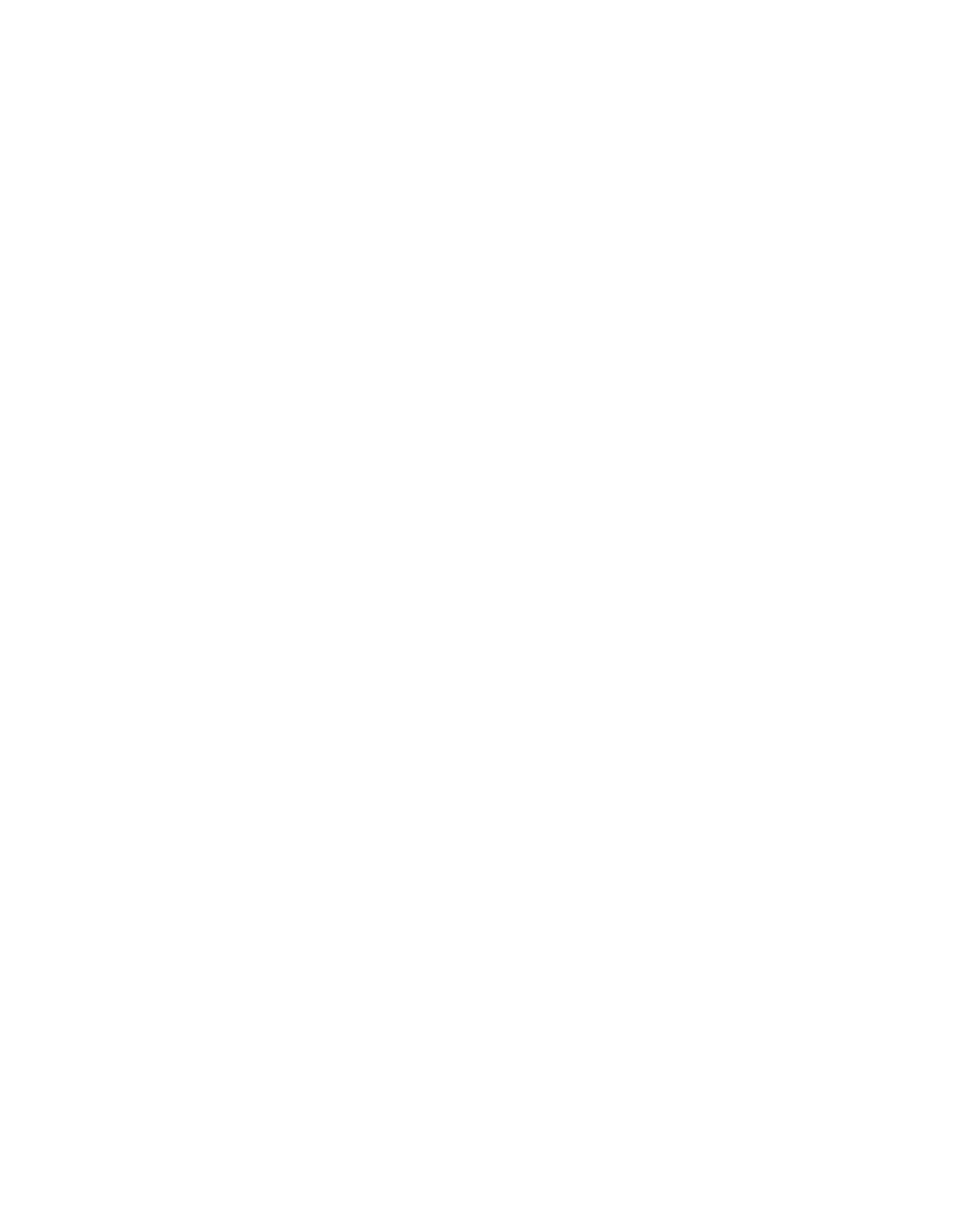| <b>SCHEDULE 1.2</b>                                               |         |         |
|-------------------------------------------------------------------|---------|---------|
| MULTILATERAL FUND FOR THE IMPLEMENTATION OF THE MONTREAL PROTOCOL |         |         |
| 2015 STATEMENT OF FINANCIAL POSITION                              |         |         |
| (Thousands of United States dollars)                              |         |         |
| <b>ASSETS</b>                                                     | 2015    | 2014    |
| <b>Current Assets</b>                                             |         |         |
| Cash and term deposits                                            | 36,863  | 38,762  |
| Voluntary pledges receivable*                                     | 11,427  | 26,428  |
| Inter-fund balance receivable                                     |         |         |
| Other accounts receivable                                         |         |         |
| Other assets - deferred charges                                   |         |         |
| Promissory notes - short term                                     | 8,787   | 20,120  |
| Advance or prepayments                                            | 113     | 321     |
| Operating funds provided to implementing agencies - current       | 134,433 | 116,500 |
| Other current assets                                              | 1,248   |         |
| TOTAL CURRENT ASSETS                                              | 192,871 | 202,131 |
| Non current Assets                                                |         |         |
| Investments                                                       | 18,678  | 22,308  |
| Promissory notes - long term                                      | 1,433   | 8,655   |
| Operating funds provided to implementing agencies - non current   | 147,738 | 104,220 |
| Property, plant and equipment                                     | 34      | 96      |
| TOTAL NON CURRENT ASSETS                                          | 167,883 | 135,279 |
| TOTAL ASSETS                                                      | 360,754 | 337,410 |
| <b>LIABILITIES</b>                                                |         |         |
| Accounts payable and accrued payables                             | 319     | 12,950  |
| Advance receipts                                                  | 22,697  | 19,857  |
| Employee benefits                                                 | 36      | 57      |
| Other accounts payable                                            | 14      | 127     |
| <b>TOTAL LIABILITIES</b>                                          | 23,066  | 32,991  |
| RESERVES AND FUND BALANCES                                        | 335,262 |         |
| Cumulative surplus                                                | 2,426   |         |
| TOTAL RESERVES AND FUND BALANCES                                  | 337,688 | 304,419 |
| TOTAL LIABILITIES, RESERVES AND FUND BALANCES                     | 360,754 | 337,410 |

\*The voluntary pledges receivable is the gross receivable, i.e. US \$188,082,048 less the provision to doubtful account amounting to US \$176,654,924.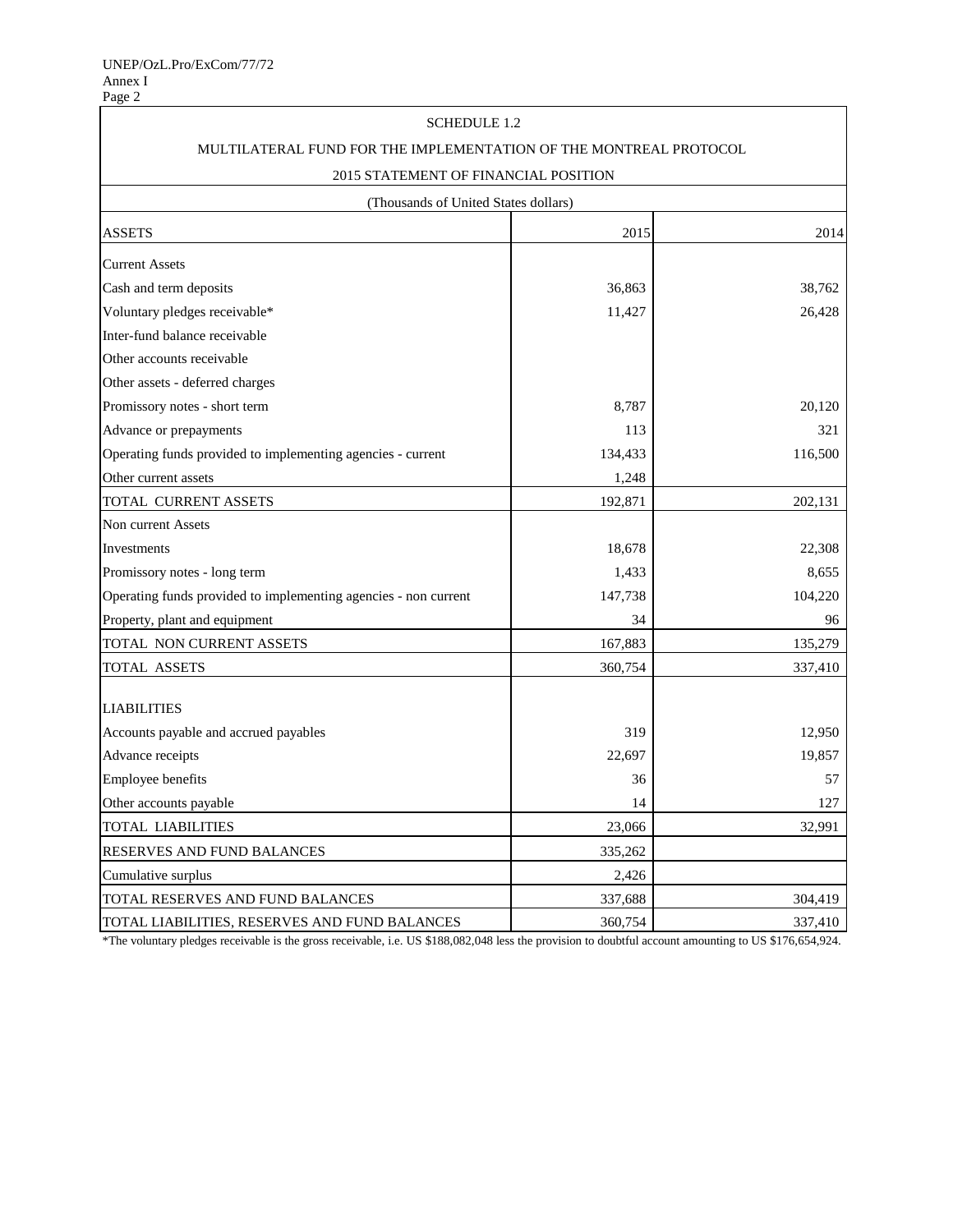#### UNEP/OzL.Pro/ExCom/77/72 Annex IPage 3

**SCHEDULE 1.3**

#### **A. 2015 MLF EXPENSES**

|      |                                                                                                                                                                                                                  | Approved 2015       | Revised 2015                       | Actual 2015  | Unspent balance  |                 | Unrecorded To be returned | Comments                                                                                                                                                                                |
|------|------------------------------------------------------------------------------------------------------------------------------------------------------------------------------------------------------------------|---------------------|------------------------------------|--------------|------------------|-----------------|---------------------------|-----------------------------------------------------------------------------------------------------------------------------------------------------------------------------------------|
|      |                                                                                                                                                                                                                  |                     |                                    | expenditures | $2015(B) - (C)$  | expenditures in | to the Fund               |                                                                                                                                                                                         |
|      |                                                                                                                                                                                                                  |                     | budget per excom budget within 20% |              |                  |                 |                           |                                                                                                                                                                                         |
|      |                                                                                                                                                                                                                  | decision $72/43(c)$ | limit transfers                    | (IMIS &      | (D)              | 2015 not to be  | $(D) - (F)$               |                                                                                                                                                                                         |
|      |                                                                                                                                                                                                                  | (A)                 | between line under                 | UMOJA)       |                  | returned        |                           |                                                                                                                                                                                         |
|      |                                                                                                                                                                                                                  |                     | the Chief Officer's                | (C)          |                  | (E)             |                           |                                                                                                                                                                                         |
|      |                                                                                                                                                                                                                  |                     | authority                          |              |                  |                 |                           |                                                                                                                                                                                         |
|      |                                                                                                                                                                                                                  |                     | (B)                                |              |                  |                 |                           |                                                                                                                                                                                         |
|      |                                                                                                                                                                                                                  |                     |                                    |              |                  |                 |                           |                                                                                                                                                                                         |
| 10   | PERSONNEL COMPONENT                                                                                                                                                                                              |                     |                                    |              |                  |                 |                           |                                                                                                                                                                                         |
|      | 1100 Project Personnel (Title & Grade)                                                                                                                                                                           |                     |                                    |              |                  |                 |                           |                                                                                                                                                                                         |
|      | 01 Chief Officer (D2)                                                                                                                                                                                            | 259,184             | 259,184                            | 214,483      | 44,702           |                 |                           | 44,702 Actual expenditures as recorded in IMIS and UMOJA and taking into account SM Pay slips earnings                                                                                  |
|      | 02 Deputy Chief Officer (D1)                                                                                                                                                                                     | 255,783             | 255,783                            | 195,324      | 60.459           |                 |                           | 60,459 Actual expenditures as recorded in IMIS and UMOJA and taking into account SM Pay slips earnings                                                                                  |
|      | 03 Programme Management Officer (P3)                                                                                                                                                                             | 169,522             | 169.522                            | 141.030      | 28.493           |                 |                           | 28.493 Actual expenditures as recorded in IMIS and UMOJA and taking into account SM Pay slips earnings                                                                                  |
|      | 04 Senior Project Management Officer (P5                                                                                                                                                                         | 231,142             | 231,142                            |              | 231,142          |                 |                           | 231,142 Vacant Post of Senior Economic and Finance Officer                                                                                                                              |
|      | Senior Project Management Officer (P5<br>05                                                                                                                                                                      | 231.142             | 231.142                            | 176,993      | 54,149           |                 |                           | 54.149 Actual expenditures as recorded in IMIS and UMOJA and taking into account SM Pay slips earnings                                                                                  |
|      | Senior Project Management Officer (P5)<br>06                                                                                                                                                                     | 231.142             | 231.142                            | 109.916      | 121.225          |                 |                           | 121,225 Vacant post of the Senior Project Review Officer (Former SS pos                                                                                                                 |
|      | Senior Project Management Officer (P5<br>07                                                                                                                                                                      | 231,142             | 231,142                            | 181.457      | 49.685           |                 |                           | 49,685 Actual expenditures as recorded in IMIS and UMOJA and taking into account SM Pay slips earnings                                                                                  |
|      | 08<br>Information Management Officer (P3                                                                                                                                                                         | 204,379             | 204,379                            | 166,107      | 38,272           |                 |                           | 38,272 Actual expenditures as recorded in IMIS and UMOJA and taking into account SM Pay slips earnings                                                                                  |
|      | 09 Senior Administrative & Fund Management Officer (P5)                                                                                                                                                          | 207,383             | 207,383                            | 234,919      | $-27.536$        | $-25.934$       |                           | -1,602 US \$25,934 difference between P4 and P5 to be charged to the Treasurer's fees in 2016 BL as per dec 51/39 of ExCom Document 51/                                                 |
|      | Senior Monitoring and Evaluation Officer (P5)<br>10                                                                                                                                                              | 231.142             | 231.142                            | 191,353      | 39,789           |                 |                           | 39,789 Actual expenditures as recorded in IMIS and UMOJA and taking into account SM Pay slips earnings                                                                                  |
|      | 11 Programme Management Officer (P2                                                                                                                                                                              | 169.522             | 169.522                            | 20,730       | 148,793          |                 |                           | 148,793 Former 1111 vacant post. Charges related to repatriation grant                                                                                                                  |
|      | 12 Information Network Officer (P3)                                                                                                                                                                              | 142,055             | 142,055                            | 123,145      | 18,909           |                 |                           | 18,909 Actual expenditures as recorded in IMIS and UMOJA and taking into account SM Pay slips earnings                                                                                  |
|      | 14 Programme Management Officer (P3                                                                                                                                                                              | 169.522             | 169.522                            | 144,566      | 24.957           | $\Omega$        |                           | 24,957 Actual expenditures as recorded in IMIS and UMOJA and taking into account SM Pay slips earnings                                                                                  |
|      | 15 Associate Administrative Officer (P2)                                                                                                                                                                         | 123,600             | 123,600                            | 49.519       | 74.081           | 74,081          |                           | 0 2015 balance will be carried over to 2016 budget to cover 1115 salary at P2 level not recorded in 2015 due to Umoja technical probler                                                 |
|      | Associate Database Officer (P2)<br>16                                                                                                                                                                            | 123,600             | 123,600                            | 48,444       | 75,156           | 75.156          |                           | 0 2015 balance will be carried over to 2016 budget to cover 1116 salary at P2 level not recorded in 2015 due to Umoja technical probler                                                 |
| 1199 | Sub-Total                                                                                                                                                                                                        | 2.980.259           | 2.980.259                          | 1.997.983    | 982.275          | 123.303         | 858,972                   |                                                                                                                                                                                         |
|      | 1200 Consultants                                                                                                                                                                                                 |                     |                                    |              |                  |                 |                           |                                                                                                                                                                                         |
|      | 01 Projects and technical reviews etc                                                                                                                                                                            | 75,000              | 100,000                            | 97,194       | 2,806            |                 |                           | 2,806 US \$25,000 transfers from line 1313 to 1200. Consultant list available upon reques                                                                                               |
| 1299 | Sub-Total                                                                                                                                                                                                        | 75,000              | 100,000                            | 97.194       | 2.806            | $\sim$          | 2.806                     |                                                                                                                                                                                         |
|      | 1300 Administrative Support Personne                                                                                                                                                                             |                     |                                    |              |                  |                 |                           |                                                                                                                                                                                         |
|      | 01 Administrative Assistant (G7)                                                                                                                                                                                 |                     |                                    |              |                  |                 |                           | 0 Post cancelled since upgraded to P.                                                                                                                                                   |
|      | 02 Meeting Services Assistant (G7)                                                                                                                                                                               | 97,429              | 97,429                             | 70,874       | 26,555           |                 |                           | 26,555 Actual expenditures as recorded in IMIS and UMOJA and taking into account SM Pay slips earnings                                                                                  |
|      | Programme Assistant (G7)<br>03                                                                                                                                                                                   | 97,429              | 97.429                             | 68,734       | 28.695           | 21,227          |                           | 7,468 Post upgraded to P2; Balance of US \$21,227 to be rephased to 2016 to cover Salary of Individual Contractor settled in 20                                                         |
|      | 04 Programme Assistant (G5)                                                                                                                                                                                      | 72,169              | 72,169                             | 44,130       | 28,039           |                 |                           | 28.039 Actual expenditures as recorded in IMIS and UMOJA and taking into account SM Pay slips earnings                                                                                  |
|      | 05 Programme Assistant (G5)                                                                                                                                                                                      | 72,169              | 72,169                             | 57,145       | 15.024           |                 |                           | 15,024 Actual expenditures as recorded in IMIS and UMOJA and taking into account SM Pay slips earnings                                                                                  |
|      | 06 Computer Operations Assistant (G6)                                                                                                                                                                            | 92.189              | 92.189                             | 57,145       | 35,044           |                 |                           | 35,044 Actual expenditures as recorded in IMIS and UMOJA/savings resulting from encumbant reassignment to N                                                                             |
|      | 07                                                                                                                                                                                                               |                     | 76.276                             | 61.494       | 14.782           |                 |                           | 14,782 Actual expenditures as recorded in IMIS and UMOJA and taking into account SM Pay slips earnings                                                                                  |
|      | Programme Assistant (G5)                                                                                                                                                                                         | 76,276<br>81,825    | 81.825                             | 32,845       | 48,980           |                 |                           | 48,980 Actual expenditures as recorded in IMIS and UMOJA/savings from special leave without pa                                                                                          |
|      | 08 Secretary/Clerk, Administration (G6)                                                                                                                                                                          | 62.343              | 62.343                             | 46,489       | 15,853           |                 |                           | 15,853 Actual expenditures as recorded in IMIS and UMOJA and taking into account SM Pay slips earnings                                                                                  |
|      | 09 Registry Clerk (G4)                                                                                                                                                                                           |                     |                                    |              |                  |                 |                           | 0 Post upgraded to P2                                                                                                                                                                   |
|      | Database Assistant (G7)<br>10                                                                                                                                                                                    |                     |                                    | 52,963       | 19,206           |                 |                           | 19,206 Actual expenditures as recorded in IMIS and UMOJA and taking into account SM Pay slips earnings                                                                                  |
|      | 11 Programme Assistant, Monitoring & Evaluation (G5<br>12                                                                                                                                                        | 72.169              | 72.169                             |              |                  |                 |                           | 0 Post charged to the PSC                                                                                                                                                               |
|      | IMIS Assistant (G6)                                                                                                                                                                                              |                     |                                    | 26,771       | 20.398           |                 |                           |                                                                                                                                                                                         |
|      | Programme Assistant (G5)<br>13                                                                                                                                                                                   | 72,169              | 47.169                             |              | 7.764            |                 |                           | 20,398 US \$25,000 shifted to BL1201/ Staff Member on special leave without pa<br>7.764 Actual expenditures as recorded in IMIS and UMOJA and taking into account SM Pay slips earnings |
|      | Programme Assistant (G5)<br>14                                                                                                                                                                                   | 70.067              | 70.067                             | 62.303       |                  |                 |                           | Post charged to the PSC                                                                                                                                                                 |
|      | Associate Human Resources Officer (G7)<br>15                                                                                                                                                                     |                     |                                    |              |                  |                 |                           |                                                                                                                                                                                         |
|      | Sub-Total                                                                                                                                                                                                        | 866.235             | 841.235                            | 580.894      | 260.341          | 21,227          | 239,114                   |                                                                                                                                                                                         |
| 1330 | Conference Servicing Cos                                                                                                                                                                                         |                     |                                    |              |                  |                 |                           |                                                                                                                                                                                         |
| 1333 | Meeting Services: ExCom **                                                                                                                                                                                       | 325,000             | 325,000                            | 344,615      | $-19,615$        |                 |                           | -19,615 Based on IMIS, UMOJA and internal records of the Fund Secretaria                                                                                                                |
| 1334 | Meeting Services: ExCom **                                                                                                                                                                                       | 325.000             | 325.000                            | 169,240      | 155,760<br>7.008 | 155,760         |                           | Based on IMIS, UMOJA and internal records of the Fund Secretaria                                                                                                                        |
| 1335 | Temporary Assistance                                                                                                                                                                                             | 18.782              | 18.782                             | 11.774       |                  |                 |                           | 7.008 Based on IMIS, UMOJA and internal records of the Fund Secretarial                                                                                                                 |
| 1336 | <b>Other Meeting</b>                                                                                                                                                                                             |                     |                                    |              |                  |                 |                           |                                                                                                                                                                                         |
|      |                                                                                                                                                                                                                  |                     |                                    |              |                  |                 |                           |                                                                                                                                                                                         |
|      | Sub-Total                                                                                                                                                                                                        | 668.782             | 668.782                            | 525,629      | 143.153          | 155,760         | $-12,607$                 |                                                                                                                                                                                         |
| 1399 | TOTAL ADMINISTRATIVE SUPPORT                                                                                                                                                                                     | 1.535.017           | 1.510.017                          | 1.106.523    | 403.493          | 176.987         | 226,506                   |                                                                                                                                                                                         |
|      | Note: Personnel costs under BLs 1100 and 1300 will be reduced by US \$288,554 based on 2015 actual cost differentials between staff cost in Montreal and staff cost in Nairobi covered by the Government of Cana |                     |                                    |              |                  |                 |                           |                                                                                                                                                                                         |
|      | * Difference in cost between P4 and P5 is to be charged to BL 2101.                                                                                                                                              |                     |                                    |              |                  |                 |                           |                                                                                                                                                                                         |
|      | ** Conference servicing costs to be adminstrated under new sub-programm                                                                                                                                          |                     |                                    |              |                  |                 |                           |                                                                                                                                                                                         |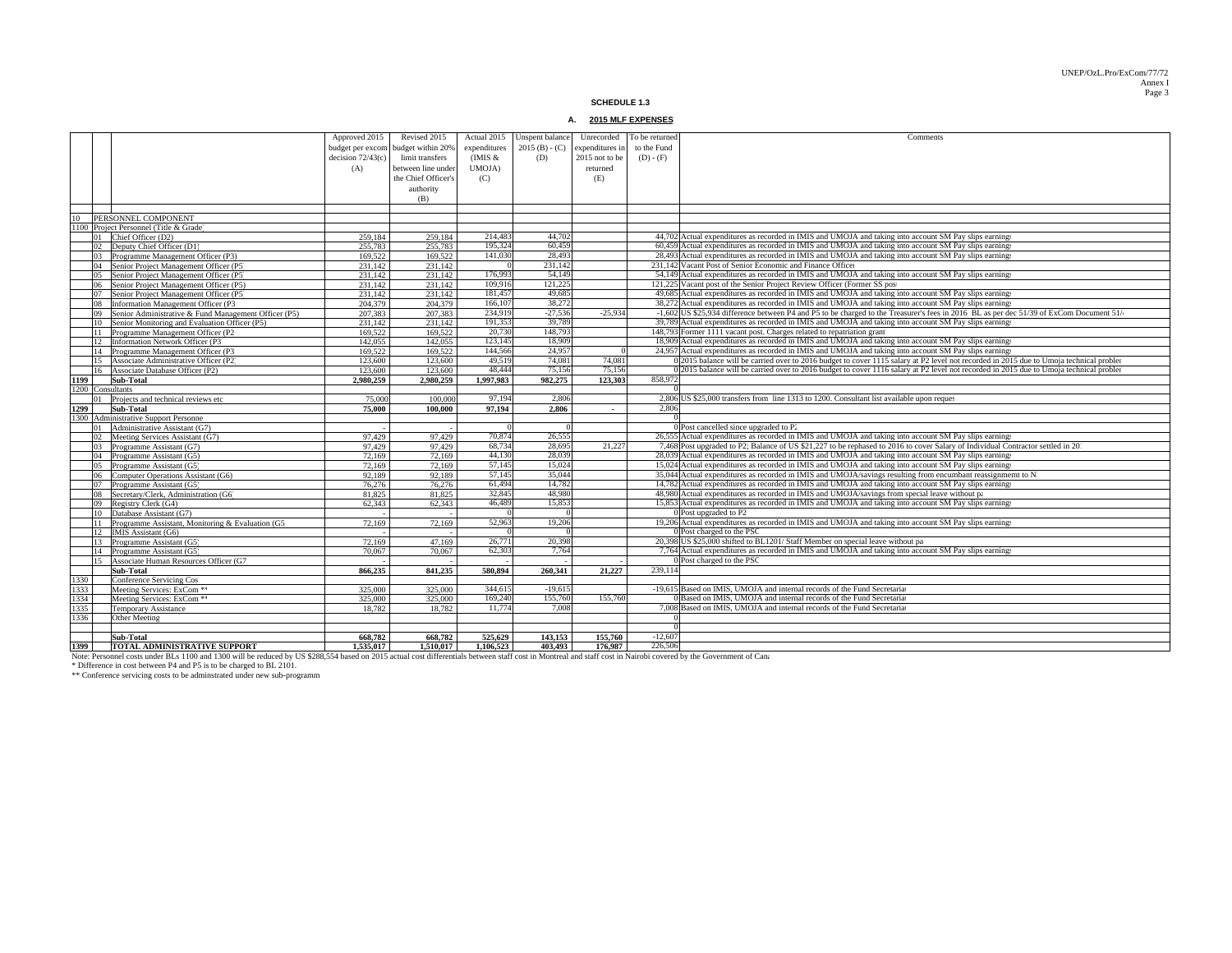#### UNEP/OzL.Pro/ExCom/77/72

### Annex I Page 4

|      |                                                                      | Approved 2015       | Revised 2015        | Actual 2015  | Unspent balance | Unrecorded      | To be returned       | Comments                                                                                                                                   |
|------|----------------------------------------------------------------------|---------------------|---------------------|--------------|-----------------|-----------------|----------------------|--------------------------------------------------------------------------------------------------------------------------------------------|
|      |                                                                      | budget per excom    | budget within 20%   | expenditures | $2015(B) - (C)$ | expenditures in | to the Fund          |                                                                                                                                            |
|      |                                                                      | decision $72/43(c)$ | limit transfers     | (IMIS $&$    | (D)             | 2015 not to be  | $(D) - (F)$          |                                                                                                                                            |
|      |                                                                      | (A)                 | between line under  | UMOJA)       |                 | returned        |                      |                                                                                                                                            |
|      |                                                                      |                     | the Chief Officer's | (C)          |                 | (E)             |                      |                                                                                                                                            |
|      |                                                                      |                     |                     |              |                 |                 |                      |                                                                                                                                            |
|      |                                                                      |                     | authority           |              |                 |                 |                      |                                                                                                                                            |
|      |                                                                      |                     | (B)                 |              |                 |                 |                      |                                                                                                                                            |
|      |                                                                      | 2015                | 2015                |              |                 |                 |                      |                                                                                                                                            |
|      | 1600 Travel on official business                                     |                     |                     |              |                 |                 |                      |                                                                                                                                            |
|      | 01 Mission costs                                                     | 208,000             | 208,000             | 166,142      | 41.858          |                 |                      | 41,858 Based on IMIS, UMOJA and internal records of the Fund Secretaria                                                                    |
|      | 02 Network meetings (4)                                              | 50.000              | 50.000              | 14.032       | 35.968          |                 |                      | 35.968 Based on IMIS, UMOJA and internal records of the Fund Secretaria                                                                    |
| 1699 | Sub-Total                                                            | 258,000             | 258,000             | 180,174      | 77,826          |                 | 77,826               |                                                                                                                                            |
| 1999 | <b>COMPONENT TOTAL</b>                                               | 4,848,276           | 4.848.275           | 3,381,875    | 1,466,401       | 300,290         | 1,166,111            |                                                                                                                                            |
|      | 20 CONTRACTUAL COMPONENT                                             |                     |                     |              |                 |                 |                      |                                                                                                                                            |
|      | 2100 Sub-contracts                                                   |                     |                     |              |                 |                 |                      |                                                                                                                                            |
|      | 01 Treasury services (Decision 59/51(b))                             | 500,000             | 500,000             | 500,000      |                 |                 | $\Omega$             |                                                                                                                                            |
|      | 02 Corporate consultancies                                           |                     |                     |              |                 |                 | $\Omega$             |                                                                                                                                            |
|      |                                                                      |                     |                     |              |                 |                 |                      |                                                                                                                                            |
|      | 2200 Subcontracts                                                    |                     |                     |              |                 |                 | $\Omega$<br>$\Omega$ |                                                                                                                                            |
|      | 01 Various studies                                                   |                     |                     |              |                 |                 |                      |                                                                                                                                            |
|      | 02 Corporate contracts                                               |                     |                     |              |                 |                 | $\Omega$             |                                                                                                                                            |
|      | 2999 COMPONENT TOTAL                                                 | 500,000             | 500,000             | 500,000      |                 |                 |                      |                                                                                                                                            |
|      | 30 MEETING PARTICIPATION COMPONENT                                   |                     |                     |              |                 |                 |                      |                                                                                                                                            |
|      | 3300 Travel and DSA for Art 5 delegates to Exutive Committee meeting |                     |                     |              |                 |                 |                      |                                                                                                                                            |
|      | 01 Travel of Chairperson and Vice-Chairperson                        | 15,000              | 15,000              |              | 15,000          |                 |                      | 15,000 Based on IMIS, UMOJA and internal records of the Fund Secretaria                                                                    |
|      | 02 Executive Committee (2 in 2018)                                   | 150,000             | 150,000             | 72,191       | 77,809          | 77,809          |                      | $0$ US \$77,809 not recorded in the 2015 accounts due to UMOJA transition - 7\; ExCom expense of sponsored delegates to be charged to 2016 |
| 3999 | <b>COMPONENT TOTAL</b>                                               | 165,000             | 165,000             | 72,191       | 92.809          | 77,809          | 15,000               |                                                                                                                                            |
|      | 40 EQUIPMENT COMPONENT                                               |                     |                     |              |                 |                 |                      |                                                                                                                                            |
|      | 4100 Expendables                                                     |                     |                     |              |                 |                 |                      |                                                                                                                                            |
|      |                                                                      |                     |                     | 2,460        | 9,825           |                 |                      | 9,825 Only one order made in UMOJA of US \$1,586.32. CAD \$ has depreciated more than 30% during the year.                                 |
|      | 01 Office stationery                                                 | 12,285              | 12,285              |              |                 |                 |                      |                                                                                                                                            |
|      | 02 Computer expendable (software, accessories, hubs, switches,       | 10,530              | 10.530              |              |                 |                 |                      |                                                                                                                                            |
|      | memory)                                                              |                     |                     | 4,506        | 6,024           |                 |                      | 6,024 Only spent Total US \$8,906.77 for 2015 in computer related items during the UMOJA phase and introduction of procurement procedure   |
| 4199 | Sub-Total                                                            | 22,815              | 22.815              | 6.965        | 15.850          |                 | 15.850               |                                                                                                                                            |
|      | 4200 Non-Expendable Equipmen                                         |                     |                     |              |                 |                 |                      |                                                                                                                                            |
|      | 01 Computers, printers                                               | 13,000              | 13,000              |              | 13,000          |                 |                      | 13,000 Only spent Total US \$8,906.77 for 2015 in computer related items during the UMOJA phase and introduction of procurement proced     |
|      | 02 Other expendable equipment (shelves, furnitures                   | 5.850               | 5.850               | 974          | 4.877           |                 |                      | 4,877 Only spent Total US \$8,906.77 for 2015 in computer related items during the UMOJA phase and introduction of procurement procedu     |
|      | 4299 Sub-Total                                                       | 18,850              | 18,850              | 974          | 17,877          |                 | 17,877               |                                                                                                                                            |
|      | 4300 Premises                                                        |                     |                     |              |                 |                 |                      |                                                                                                                                            |
|      | 01 Rental of office premises***                                      | 870.282             | 870,282             | 830,872      | 39,410          |                 |                      | 39,410 Based on IMIS, UMOJA and internal records of the Fund Secretaria                                                                    |
|      | Sub-Total                                                            | 870.282             | 870.282             | 830.872      | 39.410          | $\sim$          |                      | 39,410 Based on IMIS, UMOJA and internal records of the Fund Secretaria                                                                    |
| 4999 | <b>COMPONENT TOTAL</b>                                               | 911,947             | 911,947             | 838,811      | 73,136          | $\sim$          | 73,136               |                                                                                                                                            |
|      |                                                                      |                     |                     |              |                 |                 |                      |                                                                                                                                            |
|      |                                                                      |                     |                     |              |                 |                 | $\Omega$             |                                                                                                                                            |
|      | 50 MISCELLANEOUS COMPONENT                                           |                     |                     |              |                 |                 |                      |                                                                                                                                            |
|      | 5100 Operation and Maintenance of Equipmen                           |                     |                     |              |                 |                 |                      |                                                                                                                                            |
|      | 01 Computers and printers, etc.(toners, colour printer               | 8,100               | 8,100               | 234          | 7,866           |                 |                      | 7,866 Based on IMIS, UMOJA and internal records of the Fund Secretarial                                                                    |
|      | 02 Maintenance of office premise:                                    | 8,000               | 8.000               | 5.309        | 2.691           |                 |                      | 2,691 Based on IMIS, UMOJA and internal records of the Fund Secretaria                                                                     |
|      | 03 Rental of photocopiers (office                                    | 15,000              | 15,000              | 3,011        | 11.989          |                 |                      | 11,989 Based on IMIS, UMOJA and internal records of the Fund Secretaria                                                                    |
|      | 04 Telecommunication equipment rental                                | 8,000               | 8,000               |              | 8,000           |                 |                      | 8,000 Based on IMIS, UMOJA and internal records of the Fund Secretaria                                                                     |
|      | 05 Network maintenance                                               | 10,000              | 10,000              | 4.978        | 5.022           |                 |                      | 5,022 Only spent Total US \$8,906.77 for 2015 in computer related items during the UMOJA phase and introduction of procurement procedi-    |
|      | 5199 Sub-Total                                                       | 49,100              | 49,100              | 13.532       | 35.568          |                 |                      | 35,568 Based on IMIS, UMOJA and internal records of the Fund Secretaria                                                                    |
|      | 5200 Reproduction Costs                                              |                     |                     |              |                 |                 |                      |                                                                                                                                            |
|      | 01 Executive Committee meetings and reports to MOI                   | 10.710              | 10,710              | 7,386        | 3,324           |                 |                      | 3,324 Based on IMIS, UMOJA and internal records of the Fund Secretaria                                                                     |
| 5299 | <b>Sub-Total</b>                                                     | 10,710              | 10,710              | 7,386        | 3.324           |                 |                      | 3.324 Based on IMIS, UMOJA and internal records of the Fund Secretaria                                                                     |
|      | 5300 Sundries                                                        |                     |                     |              |                 |                 |                      |                                                                                                                                            |
|      | 01 Communications                                                    | 58,500              | 58,500              | 50,026       | 8,474           |                 |                      | 8,474 Based on IMIS, UMOJA and internal records of the Fund Secretaria                                                                     |
|      | 02 Freight charges                                                   | 9.450               | 9.450               | 2.897        | 6.553           |                 |                      | 6,553 Based on IMIS, UMOJA and internal records of the Fund Secretarial                                                                    |
|      | 03 Bank charges                                                      | 4,500               | 4.500               | 200          | 4,300           |                 |                      | 4,300 Based on IMIS, UMOJA and internal records of the Fund Secretarial                                                                    |
|      |                                                                      |                     |                     |              | 20.137          |                 |                      | 20,137 Based on IMIS, UMOJA and internal records of the Fund Secretaria                                                                    |
|      | 05 Staff training                                                    | 20,137              | 20,137              | 1,793        | $-1,793$        |                 |                      |                                                                                                                                            |
|      | 06 GST                                                               |                     |                     |              |                 |                 |                      | -1,793 GST taxes to reverse to receivables                                                                                                 |
|      | 07 PST                                                               |                     |                     | 3,276        | $-3,276$        |                 |                      | -3,276 PST taxes to reverse to receivables                                                                                                 |
| 5399 | <b>Sub-Total</b>                                                     | 92,587              | 92,587              | 58,191       | 34,396          | $\blacksquare$  | 34,396               |                                                                                                                                            |
|      | 5400 Hospitality and Entertainmen                                    |                     |                     |              |                 |                 |                      |                                                                                                                                            |
|      | 01 Hospitality costs                                                 | 16,800              | 16,800              | 9,562        | 7,238           |                 | 7,238                |                                                                                                                                            |
| 5499 | Sub-Total                                                            | 16.800              | 16.800              | 9.562        | 7.238           | $\sim$          | 7,238                |                                                                                                                                            |
| 5999 | <b>COMPONENT TOTAL</b>                                               | 169,197             | 169,197             | 88,671       | 80,526          |                 | 80.526               |                                                                                                                                            |
|      | <b>GRAND TOTAL</b>                                                   | 6,594,420           | 6,594,419           | 4,881,547    | 1,712,872       | 378,099         | 1,334,773            |                                                                                                                                            |
|      | Programme support costs (9%                                          | 346,184             | 346,184             | 231,841      | 114,344         |                 | 114,344              |                                                                                                                                            |
|      | <b>COST TO MULTILATERAL FUND</b>                                     | 6.940.604           | 6,940,604           | 5,113,388    | 1,827,216       | 378,099         | 1,449,117            |                                                                                                                                            |
|      | <b>Previous budget schedule</b>                                      |                     |                     |              |                 |                 |                      |                                                                                                                                            |
|      | Increase/decrease                                                    |                     |                     |              |                 |                 |                      |                                                                                                                                            |
|      |                                                                      |                     |                     |              |                 |                 |                      |                                                                                                                                            |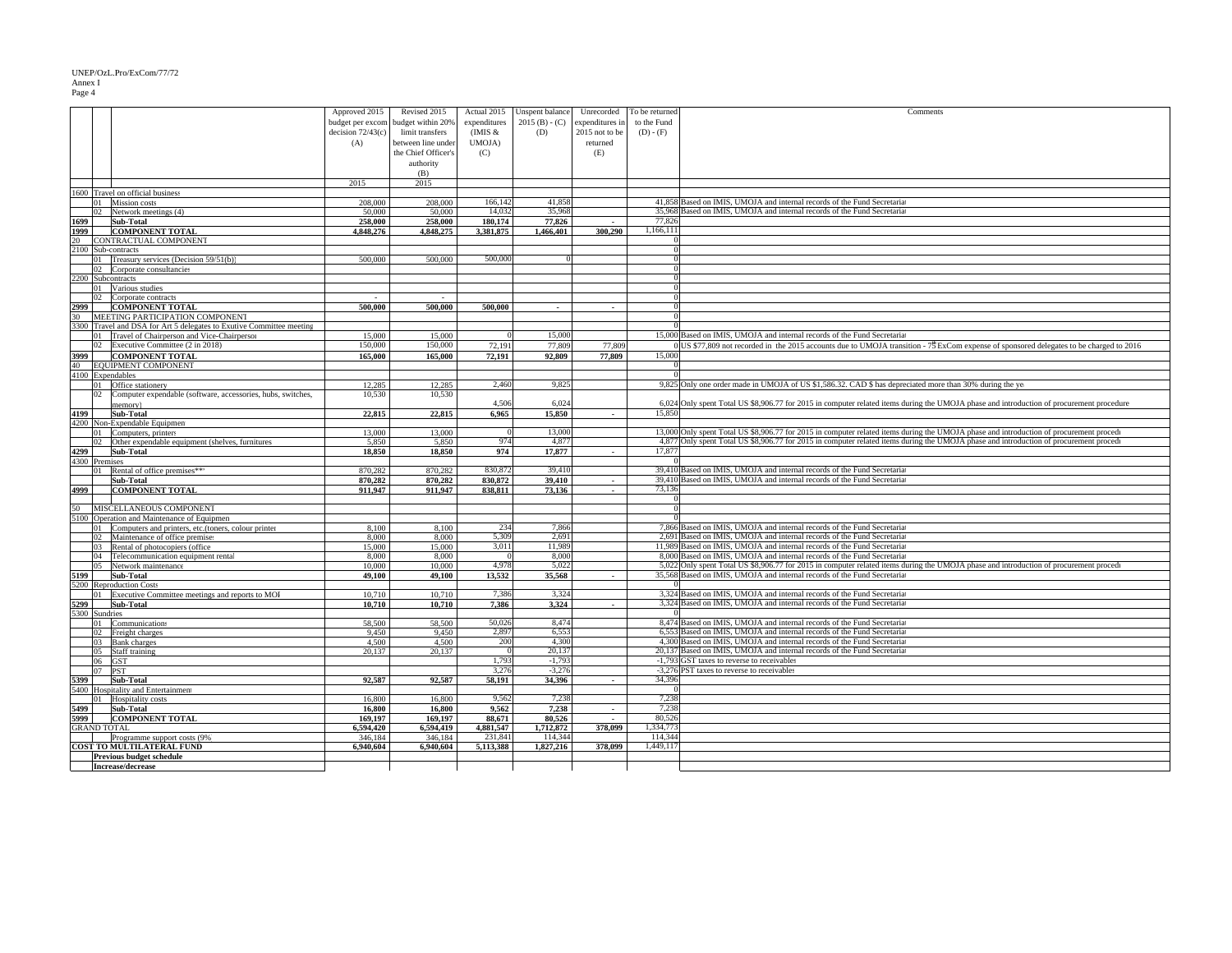#### \*\*\*Rental of premises will be offset by US \$606,038 (based on 2015) being covered by cost differential with Government of Canada leaving US \$52,890 to be charged to the MLF.

UNEP/OzL.Pro/ExCom/77/72 Annex I Page 5

#### **MONITORING AND EVALUATION BUDGET**

| MF/2100-98-61: Monitoring and Evaluation:                                                             | Revised 2015<br>(B) | Actual 2015<br>expenditures<br>(IMIS $&$<br>UMOJA)<br>(C) | Unspent balance<br>(D) | Unrecorded To be returned<br>$2015$ (B) - (C) expenditures in<br>2015 not to be<br>returned<br>(E) | to the Fund<br>$(D) - (F)$ | Comments                                                                                                                                          |
|-------------------------------------------------------------------------------------------------------|---------------------|-----------------------------------------------------------|------------------------|----------------------------------------------------------------------------------------------------|----------------------------|---------------------------------------------------------------------------------------------------------------------------------------------------|
| 1201<br>Projects & tech reviews etc./ Evaluation of the phase out of<br>HCFC in the Foam Sector       | 46.371              | 25,609                                                    | 20,762                 |                                                                                                    |                            | 20.762 Based on IMIS, UMOJA and internal records of the Fund Secretariat                                                                          |
| 1202<br>Projects & tech reviews etc./ Desk Study of RAC manufacturing<br>projects                     | 12,000              |                                                           | 12,000                 | 12,000                                                                                             |                            | 0 Based on IMIS, UMOJA and internal records of the Fund Secretariat                                                                               |
| 1203<br>Projects & tech reviews etc./ Pilot demonstration projects on<br>ODS disposal and destruction | 12,000              |                                                           | 12,000                 | 12,000                                                                                             |                            | 0 Based on IMIS, UMOJA and internal records of the Fund Secretariat                                                                               |
| $\frac{1601}{5105}$<br>Travel on official business                                                    | 16.914              | 13,540                                                    | 3,374                  |                                                                                                    |                            | 3,374 Based on IMIS, UMOJA and internal records of the Fund Secretaria                                                                            |
| Miscellaneous<br>PROJECT TOTAL                                                                        | 4.000<br>91.285     | 39.149                                                    | 4,000<br>52,136        | 24,000                                                                                             |                            | 4,000 Based on IMIS, UMOJA and internal records of the Fund Secretaria<br>28.136 Based on IMIS, UMOJA and internal records of the Fund Secretaria |
| <b>GRAND TOTAL</b>                                                                                    | 7.031.889           | 5,152,536                                                 | 1.879.353              | 402.099                                                                                            | 1.477.253                  |                                                                                                                                                   |
| Depreciation and amortization                                                                         |                     | 43.283                                                    |                        |                                                                                                    |                            |                                                                                                                                                   |
| Total as per Secretariat                                                                              |                     | 5,195,820                                                 |                        |                                                                                                    |                            |                                                                                                                                                   |
|                                                                                                       |                     |                                                           |                        |                                                                                                    |                            |                                                                                                                                                   |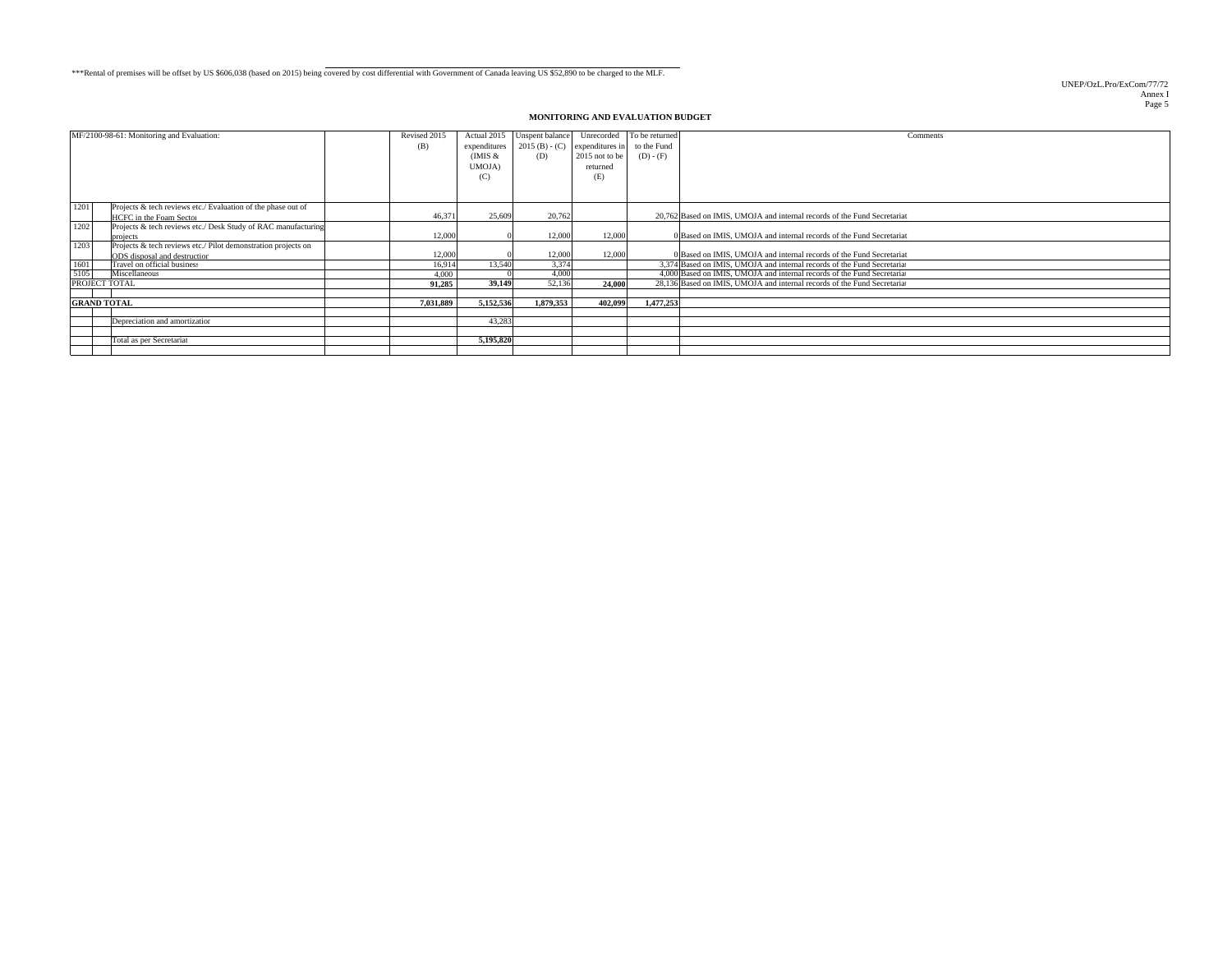Annex I Page 6 UNEP/OzL.Pro/ExCom/77/72

### SCHEDULE 1.4

# MULTILATERAL FUND FOR THE IMPLEMENTATION OF THE MONTREAL PROTOCOL

UNDP Managed Activities 1991 - 2015

| <b>INCOME</b>                                         | 2015         | 2014           | 1991-2015   |
|-------------------------------------------------------|--------------|----------------|-------------|
| Cash transferred from the Multilateral Fund           | 37, 363, 734 | 24,738,078     | 721,658,619 |
| Promissory notes encashment                           |              |                | 31,150,012  |
| Interest and miscellaneous income earned and retained | 400,000      | 517,169        | 56,321,381  |
| <b>TOTAL INCOME</b>                                   | 37,763,734   | 25,255,247     | 809,130,012 |
| <b>TOTAL EXPENDITURE</b>                              | 36,059,252   | 35,970,693     | 736,303,454 |
| <b>EXCESS OF INCOME OVER EXPENDITURE</b>              | 1,704,482    | (10,715,446)   | 72,826,558  |
| NET EXCESS OF INCOME OVER EXPENDITURE                 | 1,704,482    | (10,715,446)   | 72,826,558  |
| Fund balance, beginning of period                     | 71,122,077   | 81,837,523     |             |
| Adjustment on prior period income and expenditure     | O            | O              | 0           |
| Add excess of income over expenditure                 | 1,704,482    | (10, 715, 446) | 72,826,558  |
| Fund balance, end of period                           | 72,826,559   | 71,122,077     | 72,826,558  |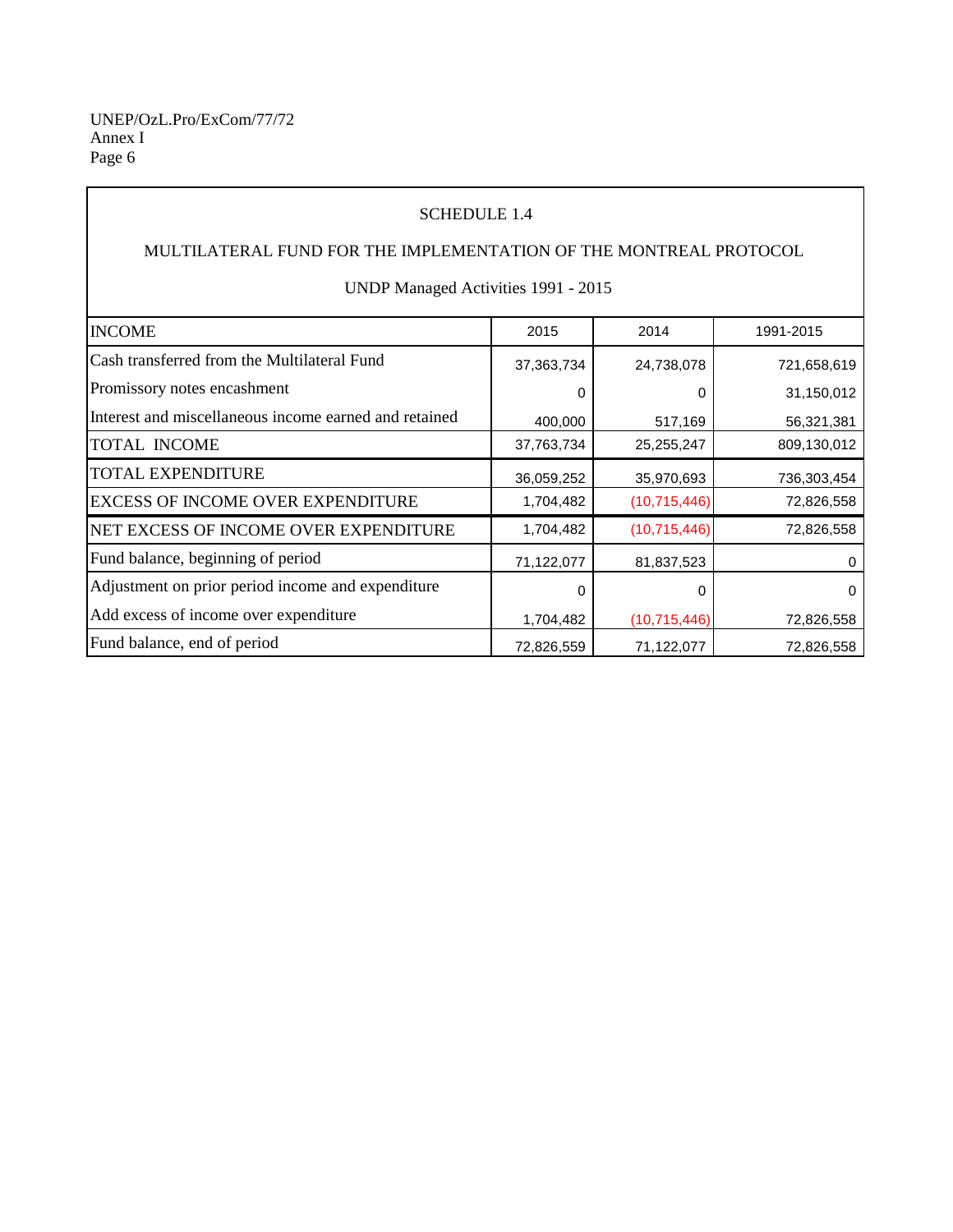### SCHEDULE 1.5

### MULTILATERAL FUND FOR THE IMPLEMENTATION OF THE MONTREAL PROTOCOL

### UNEP Managed Activities 1991 - 2015

| <b>INCOME</b>                                     | 2015       | 2014       | 1991-2015   |
|---------------------------------------------------|------------|------------|-------------|
| Cash transferred from the Multilateral Fund       | 23,095,824 | 12,904,377 | 274,859,175 |
| Interest earned and retained                      | 17,614     | 133,565    | 9,648,103   |
| Other income                                      | 0          | 1,240      | 78,661      |
| <b>TOTAL INCOME</b>                               | 23,113,438 | 13,039,182 | 284,585,939 |
| <b>TOTAL EXPENDITURE</b>                          | 10,099,980 | 13,076,447 | 238,749,671 |
| <b>EXCESS OF INCOME OVER EXPENDITURE</b>          | 13,013,458 | (37, 265)  | 45,836,268  |
| Prior period adjustments                          | 0          | 0          | 0           |
| NET EXCESS OF INCOME OVER EXPENDITURE             | 13,013,458 | (37, 265)  | 45,836,268  |
| Fund balance, beginning of period                 | 32,822,810 | 32,860,075 | 0           |
| Add excess of income over expenditure             | 13,013,458 | (37, 265)  | 45,836,268  |
| Adjustment on prior period income and expenditure | 0          | 0          | 0           |
| Fund balance, end of period                       | 45,836,268 | 32,822,810 | 45,836,268  |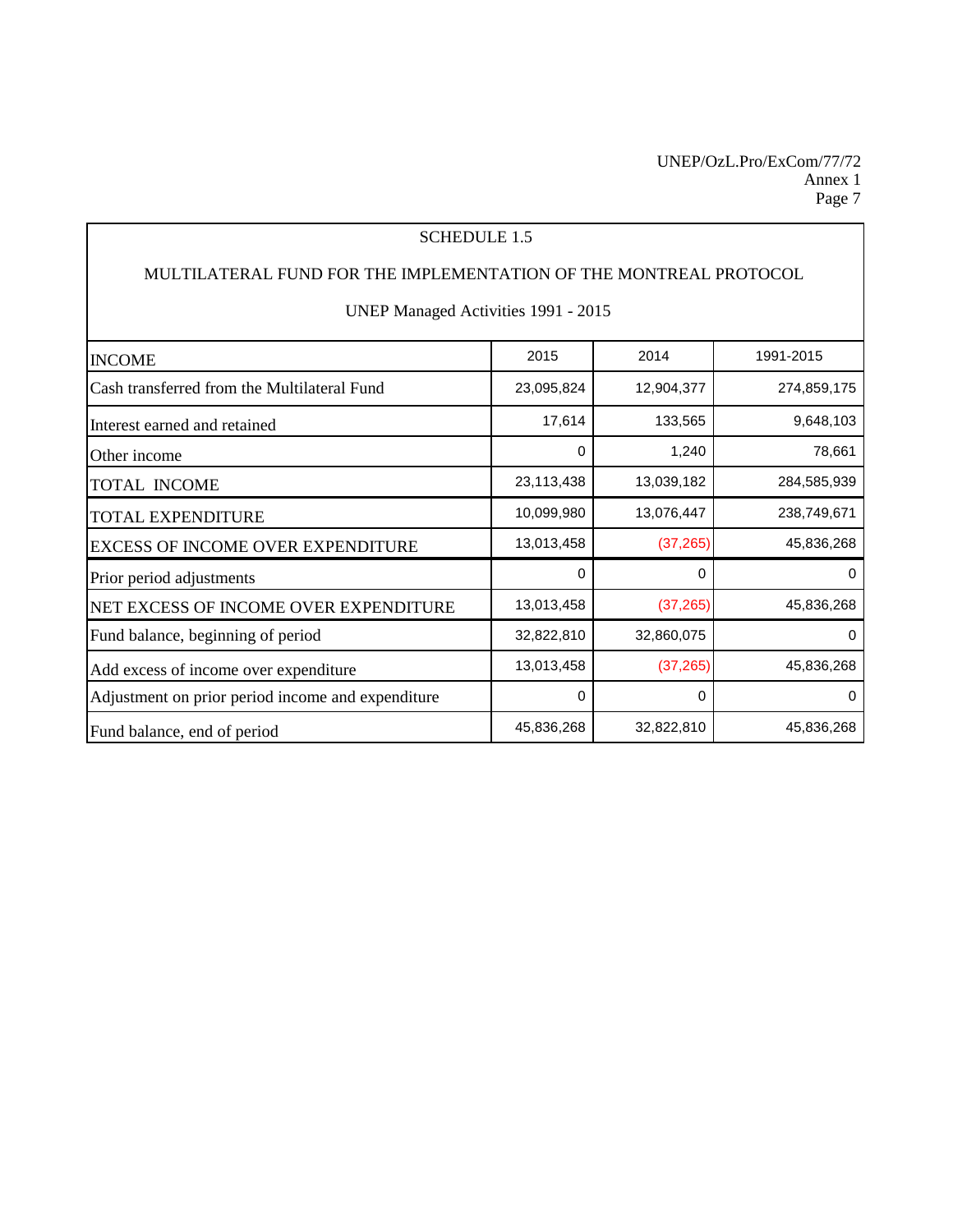### SCHEDULE 1.6

### MULTILATERAL FUND FOR THE IMPLEMENTATION OF THE MONTREAL PROTOCOL

UNIDO Managed Activities 1991 - 2015

| <b>INCOME</b>                                         | 2015        | 2014           | 1991-2015   |
|-------------------------------------------------------|-------------|----------------|-------------|
| Cash transferred from the Multilateral Fund           | 39,392,455  | 28,980,439     | 798,008,578 |
| Interest and miscellaneous income earned and retained | 392,193     | 100,825        | 37,551,046  |
| <b>TOTAL INCOME</b>                                   | 39,784,648  | 29,081,264     | 835,559,624 |
| <b>TOTAL EXPENDITURE</b>                              | 23,189,910  | 43,567,191     | 755,917,997 |
| <b>EXCESS OF INCOME OVER EXPENDITURE</b>              | 16,594,738  | (14, 485, 927) | 79,641,627  |
| NET EXCESS OF INCOME OVER EXPENDITURE                 | 16,594,738  | (14, 485, 927) | 79,641,627  |
| Fund balance, beginning of period                     | 63,046,889  | 77,532,816     | 0           |
| Adjustment on prior year expenditure*                 | 30,843,315  | 0              | 30,843,315  |
| Add excess of income over expenditure                 | 16,594,738  | (14, 485, 927) | 110,484,942 |
| Fund balance, end of period                           | 110,484,942 | 63,046,889     | 110,484,942 |

\*By decision 75/70, the Executive Committee decided to authorise the Treasurer to restate the 2014 expenditure balance in the 2015 accounts so that the UNIDO 2014 accounts met the IPSAS reporting requirements. The adjustment balance of (US \$30,843,315) has been reinstated in the fund balance as "Adjustment on prior years expenditures".